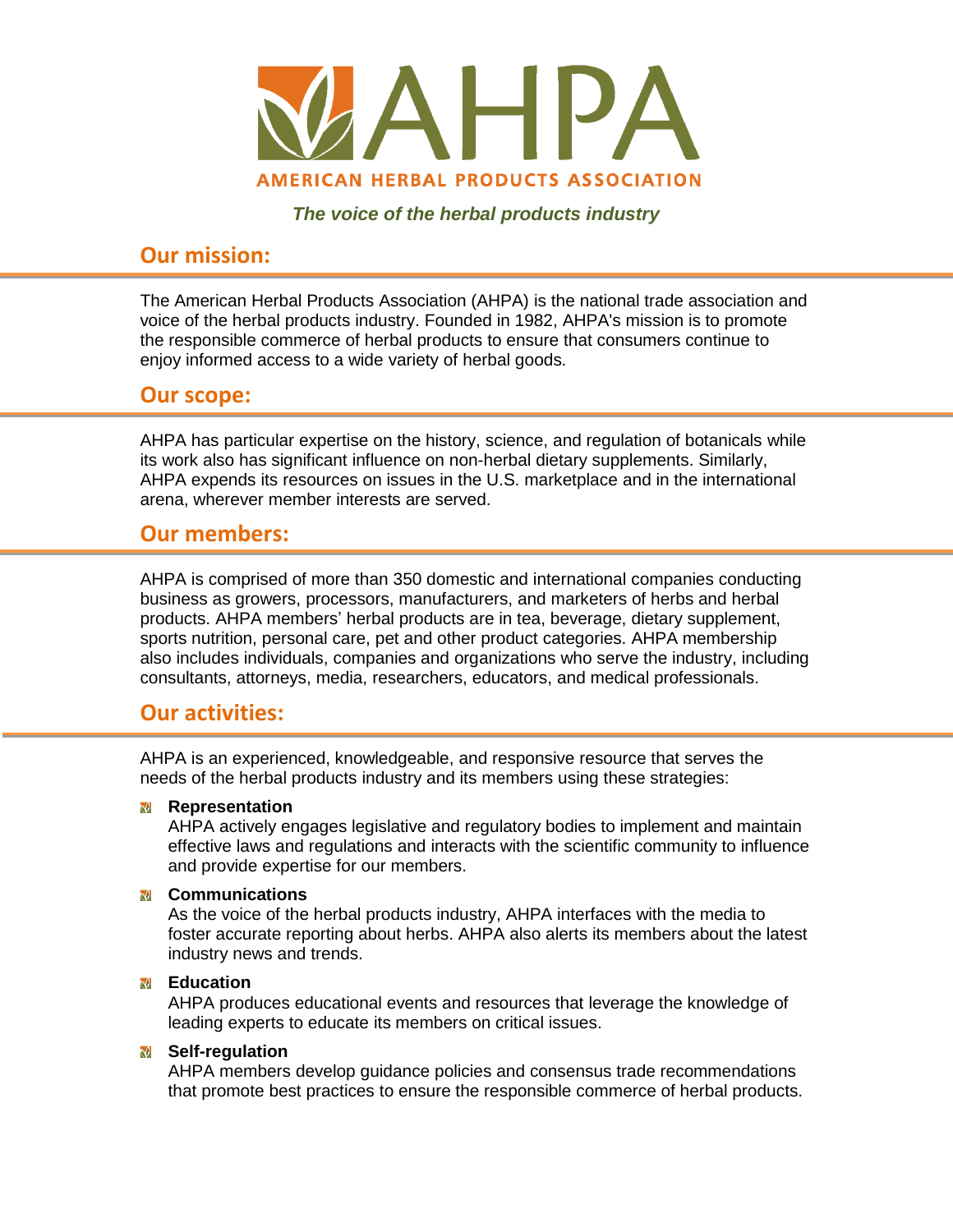## **Our benefits:**

AHPA provides specialized benefits to help achieve the future success of its members and contribute to the growth of the herbal products industry.

### **Educational events**

AHPA produces educational events including webinars and workshops several times each year. These events are designed to assist members in staying informed about issues that can affect herbal businesses and cover a range of issues, from technical methods for botanical identification to strategies for current good manufacturing practice (cGMP) compliance. AHPA also has more than 30 recorded educational events available for purchase at special member pricing.

### **Regulatory representation**

AHPA has built strong working relationships with federal and state policymakers and actively engages with the agencies that create and implement laws, regulations and guidance that affect herbal companies. AHPA regularly interacts with officials from these agencies to maintain knowledge and share industry views on regulations and policies:

- U.S. Food and Drug Administration (FDA)
- **Federal Trade Commission (FTC)**
- U.S. Department of Agriculture (USDA)
- U.S. Department of Commerce (DOC)
- U.S. Fish & Wildlife Service (FWS)
- Alcohol & Tobacco Tax and Trade Bureau (TTB)

AHPA represents herbal products industry interests at leading scientific organizations that set standards and conduct research, including the National Center for Complementary and Integrative Health (NCCIH) and the Office of Dietary Supplements at the National Institutes of Health (ODS), U.S. Pharmacopeia (USP), and AOAC International.

### **M** Legislative advocacy

AHPA is at the forefront of the herbal and supplement industries' efforts to identify and foster key relationships in the U.S. Congress and to support legislation that is consistent with our mission and oppose any that would obstruct consumer choices pertaining to herbs and supplements.

### **Resources**

AHPA develops publications and educational materials to help members create and market high-quality herbal products that conform to all regulatory requirements. AHPA provides these resources to members either complimentary or through special member pricing, including:

*Free member resources*:

- AHPA Botanical Compendium
- Background on CA Prop 65
- **Primer on Liability Insurance**
- White Papers

#### *Member-discounted resources*:

- *Botanical Safety Handbook*
- *Herbs of Commerce*
- NDI Database
- Guidance on FDA Inspections